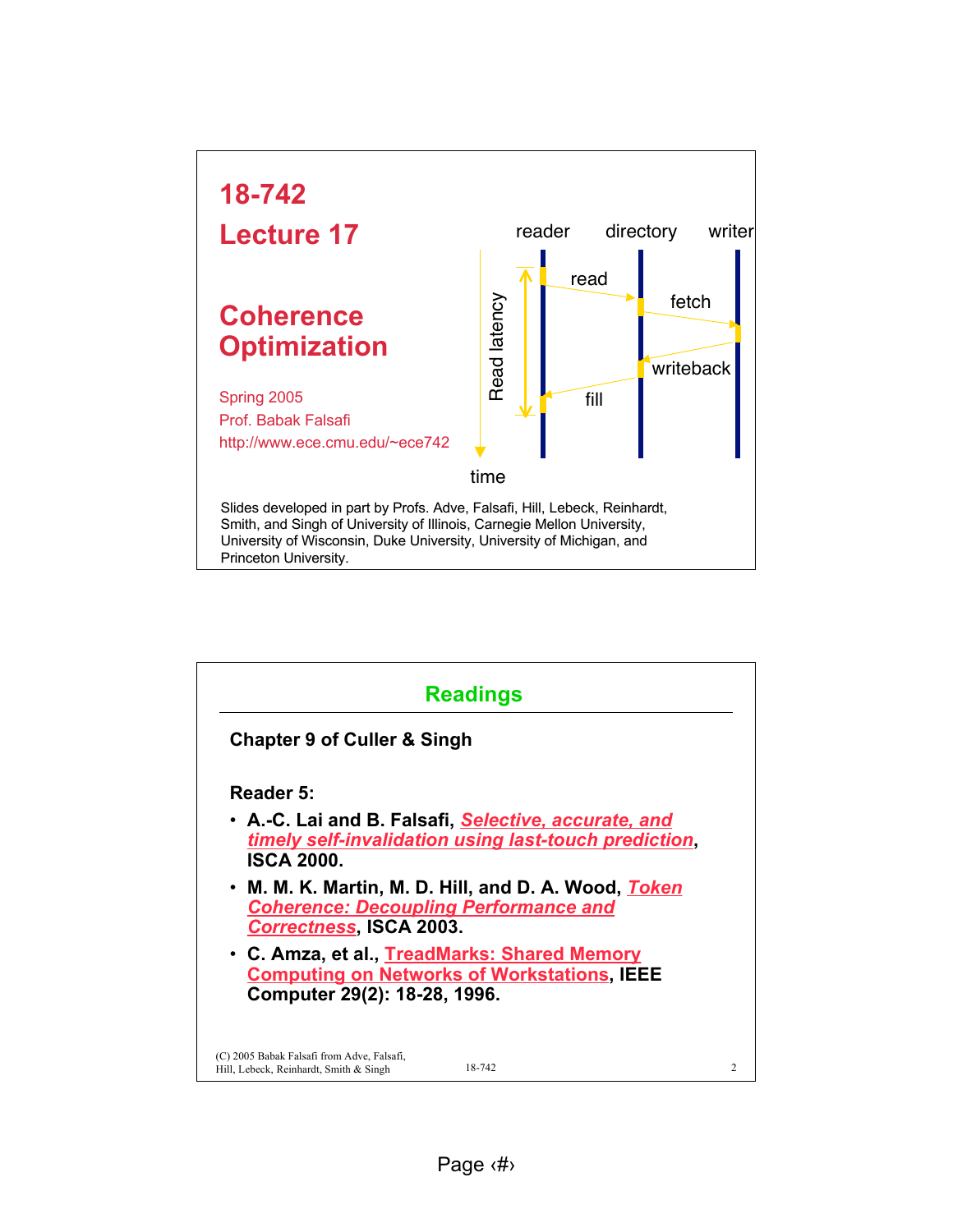

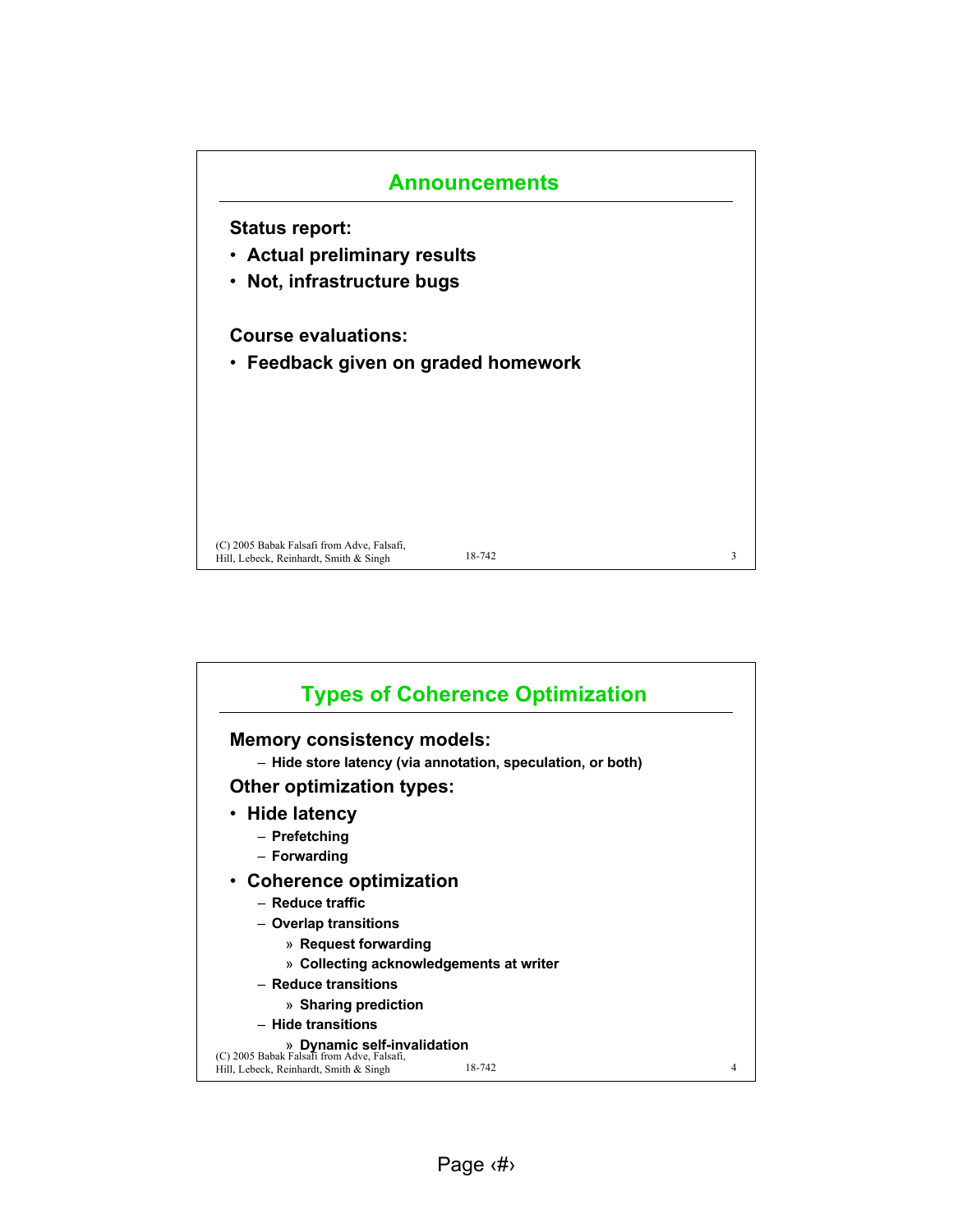

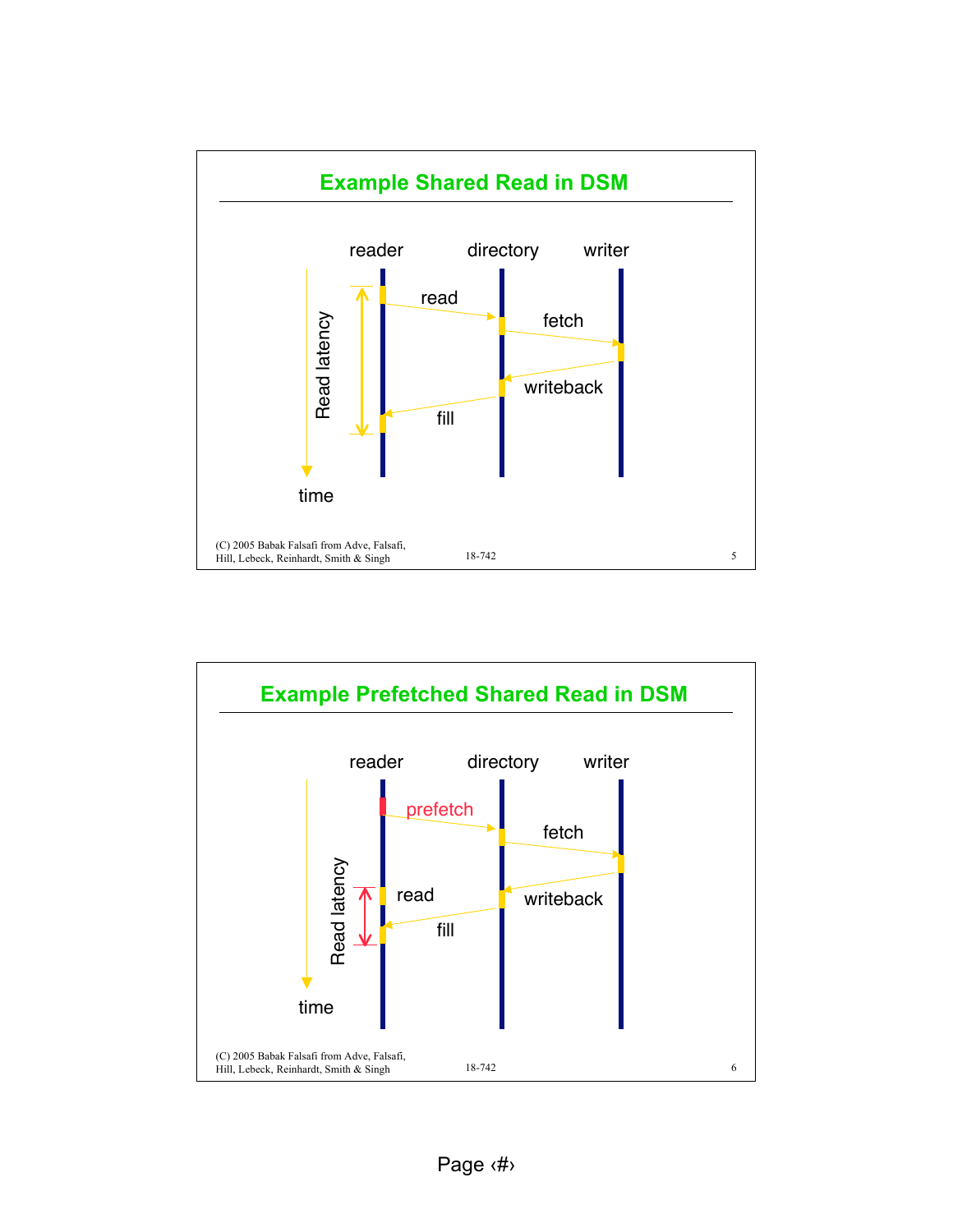

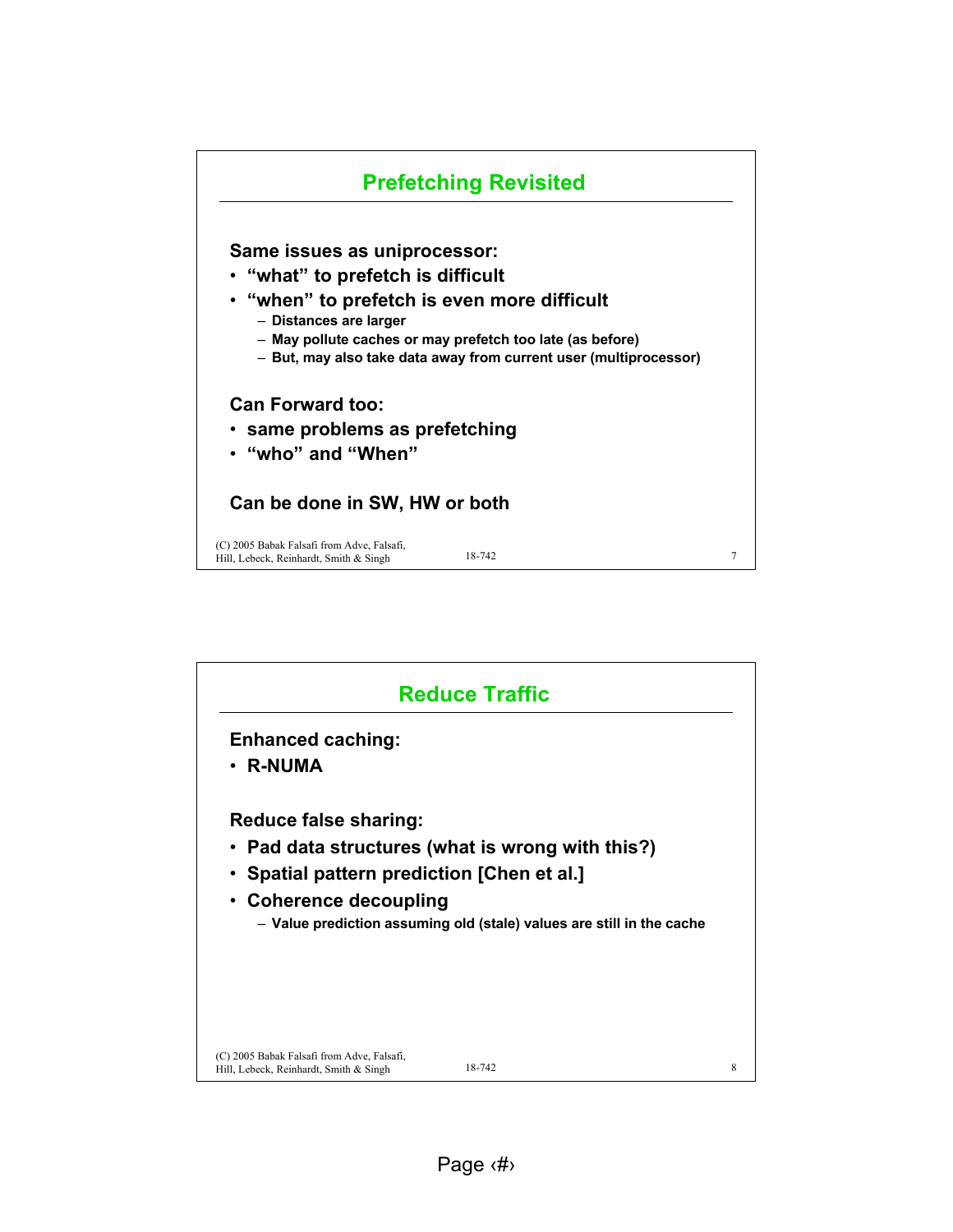

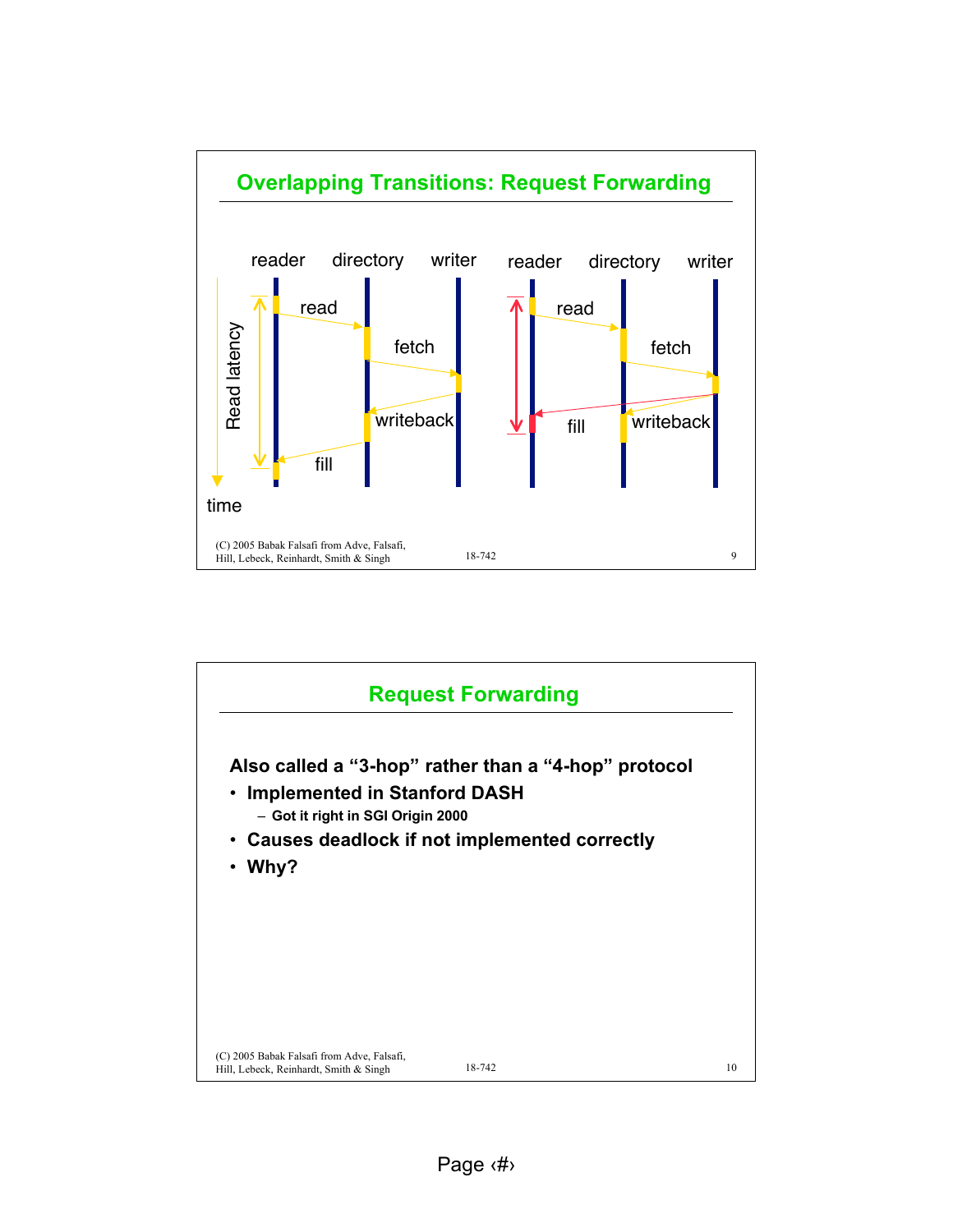

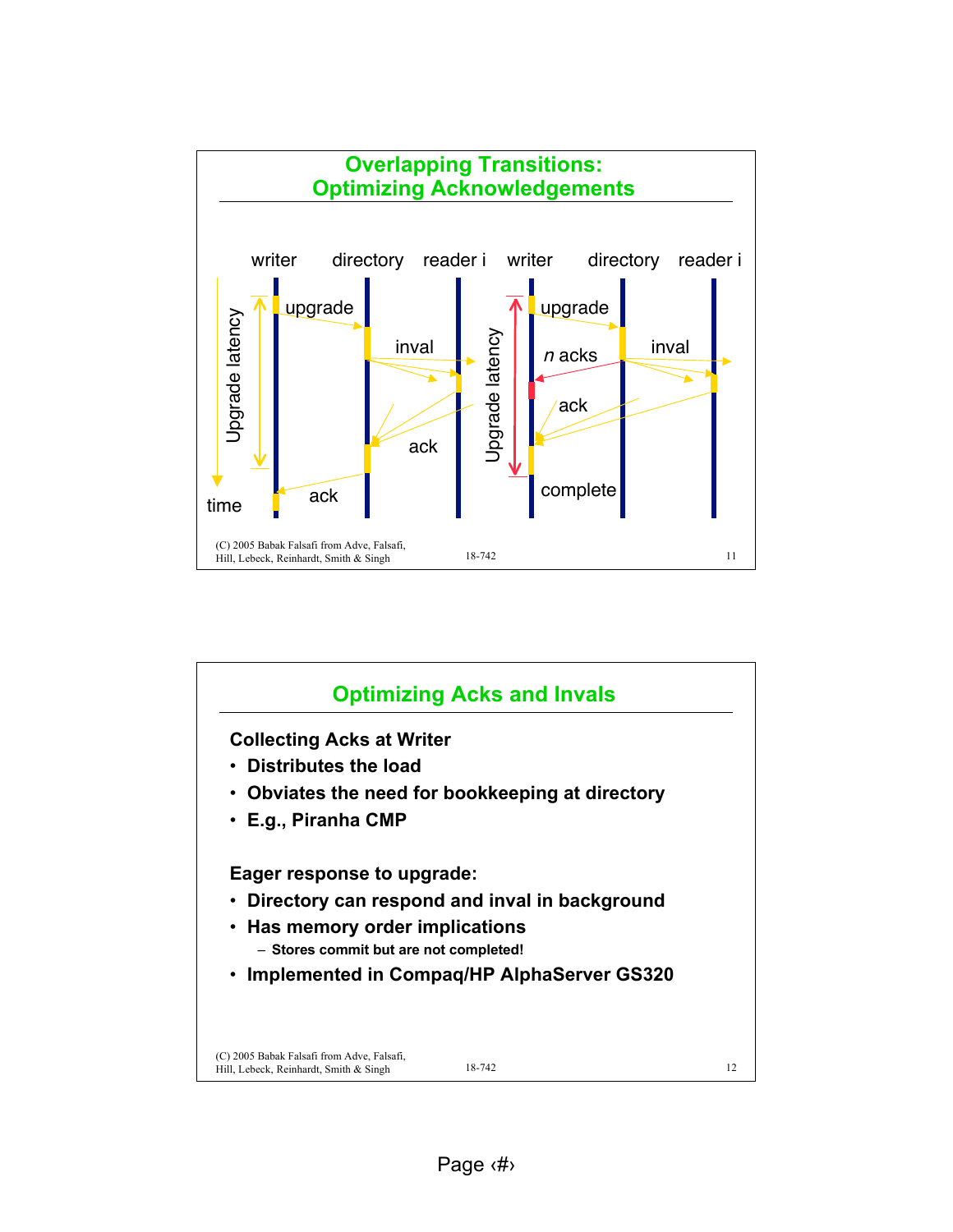

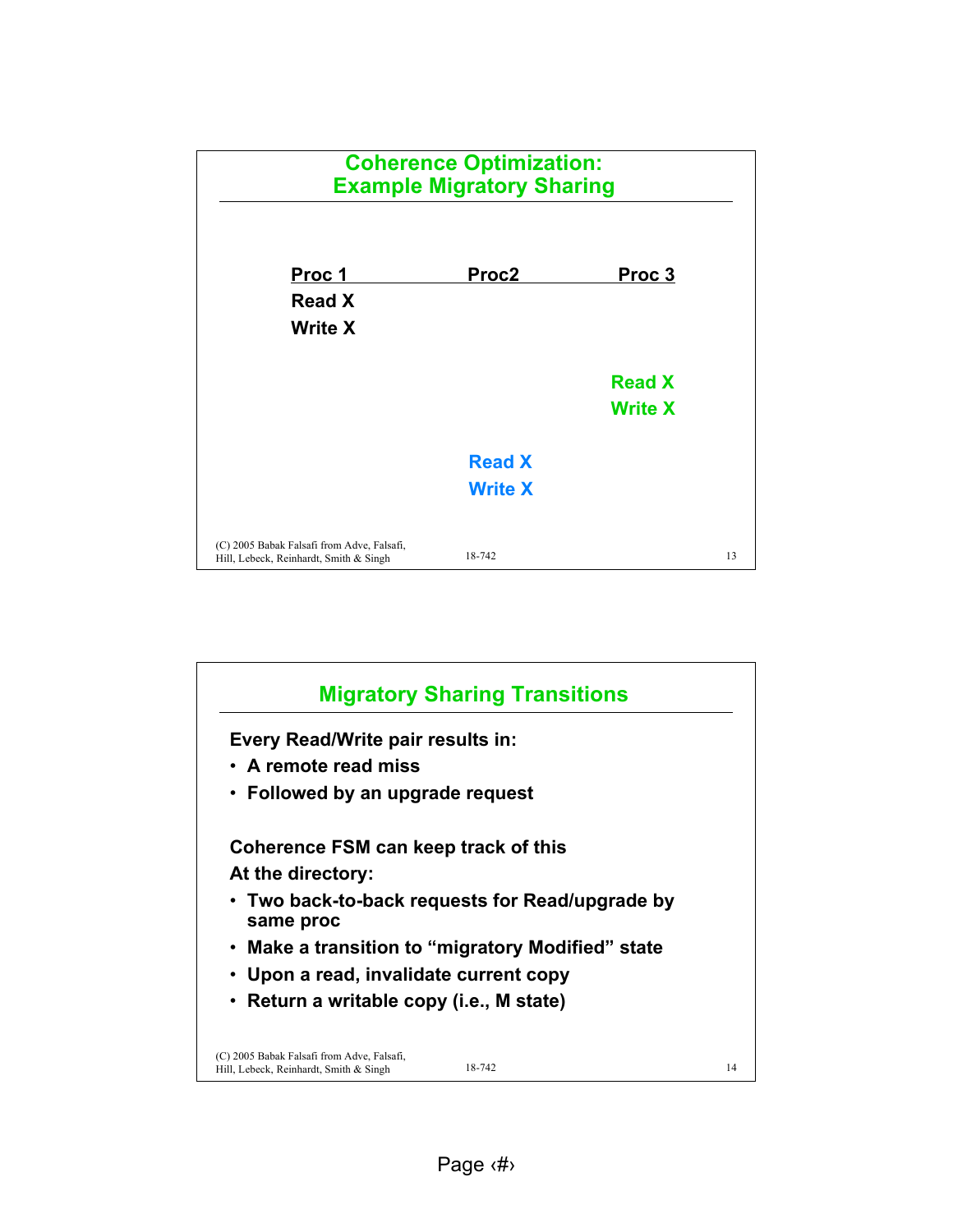

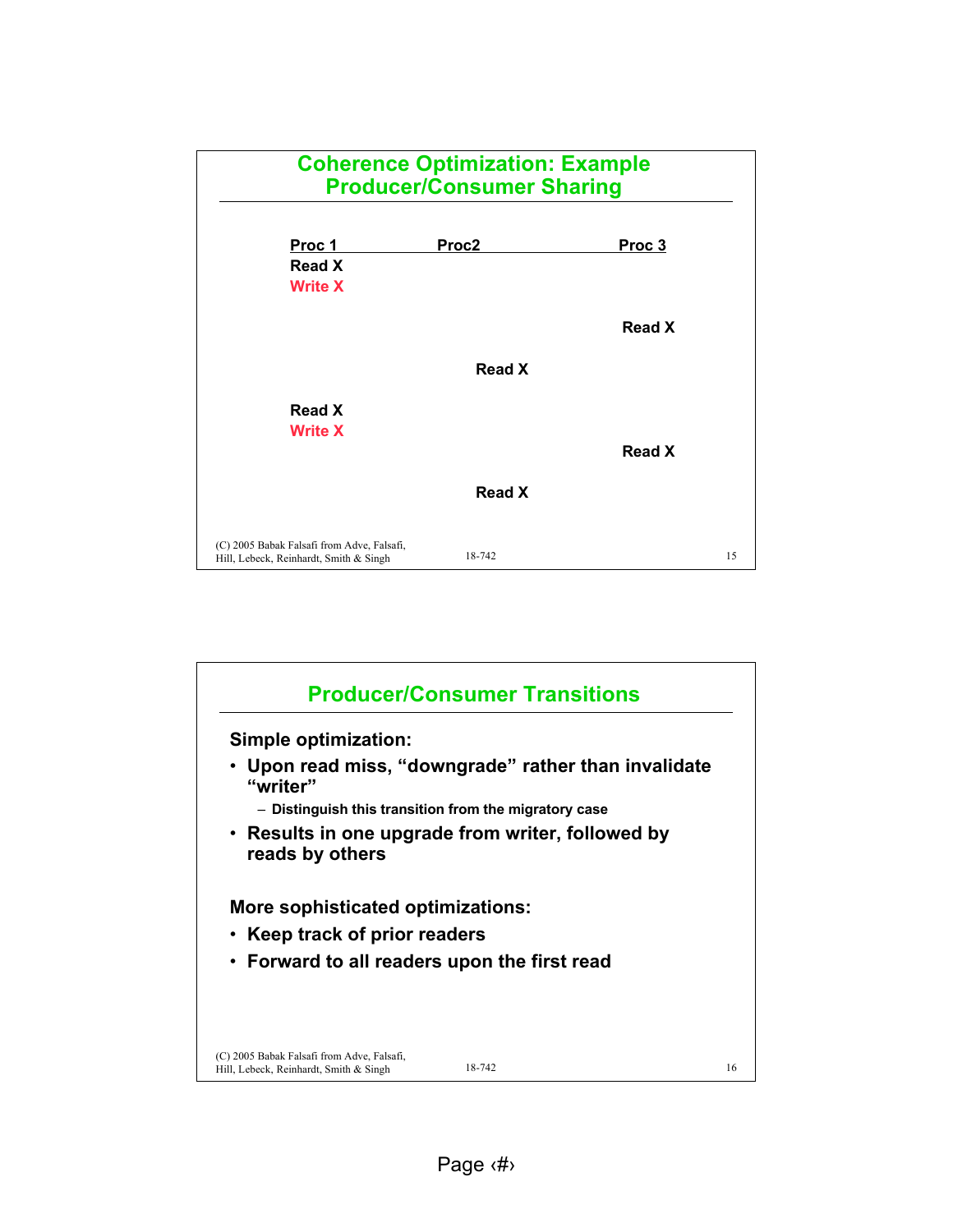

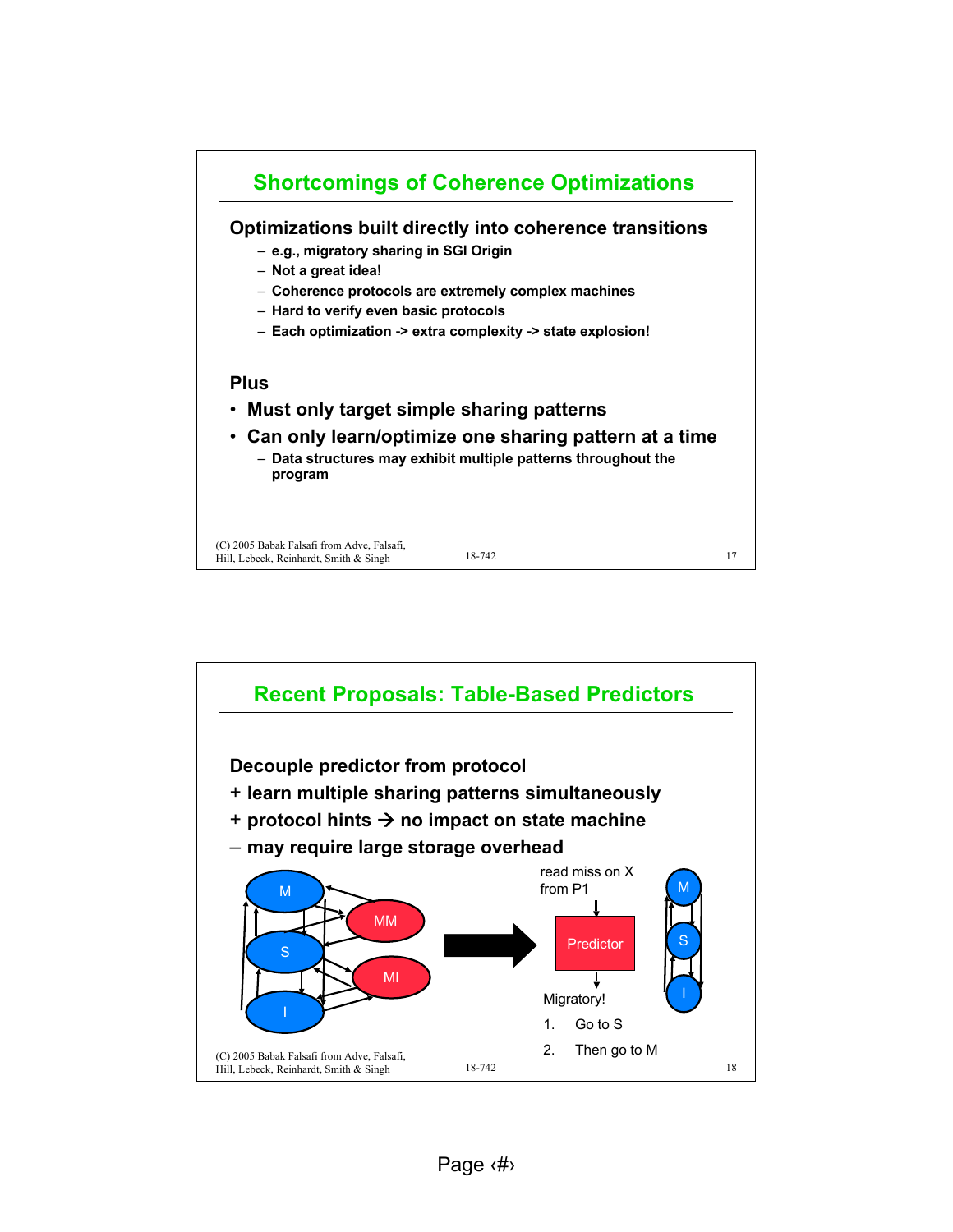

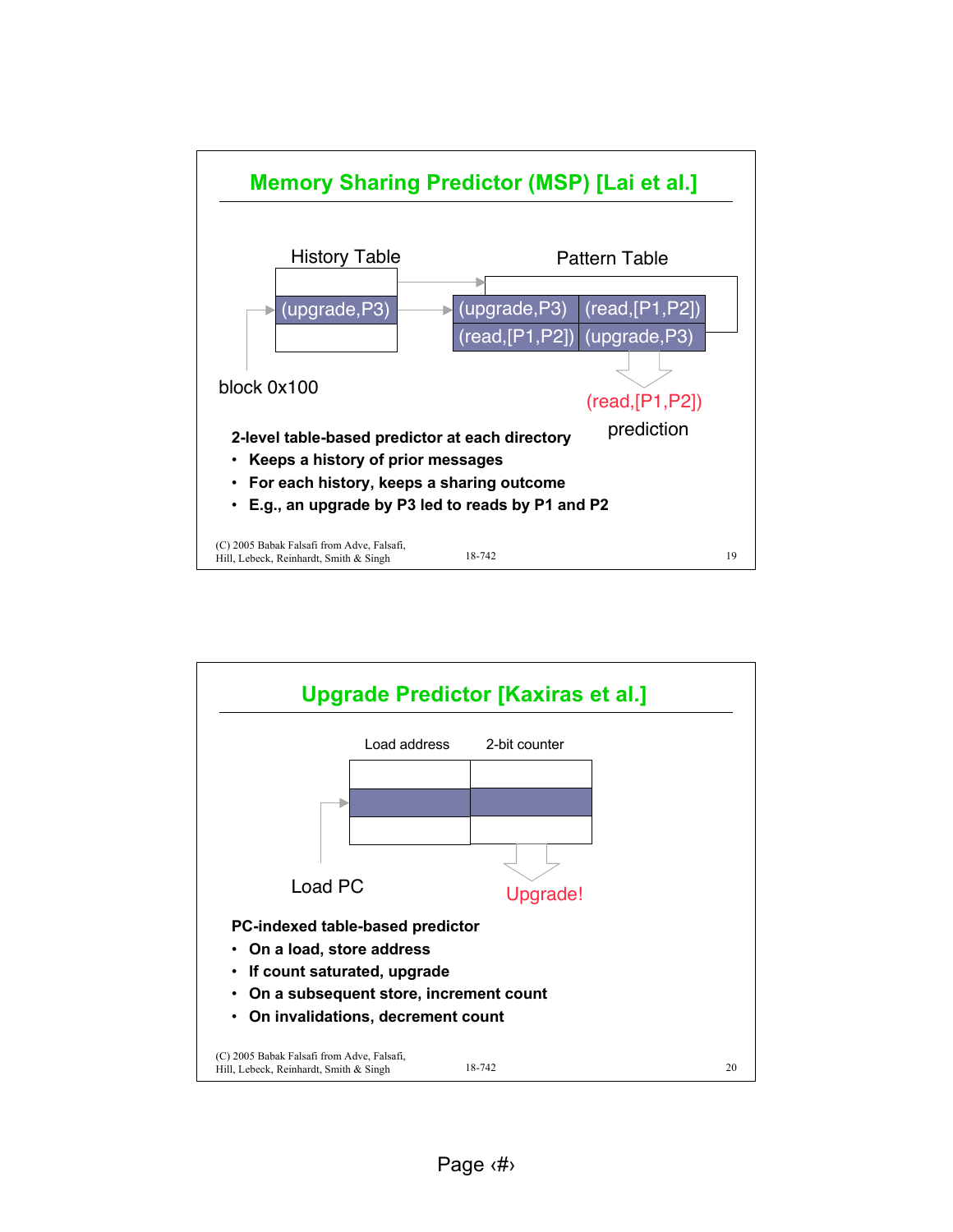

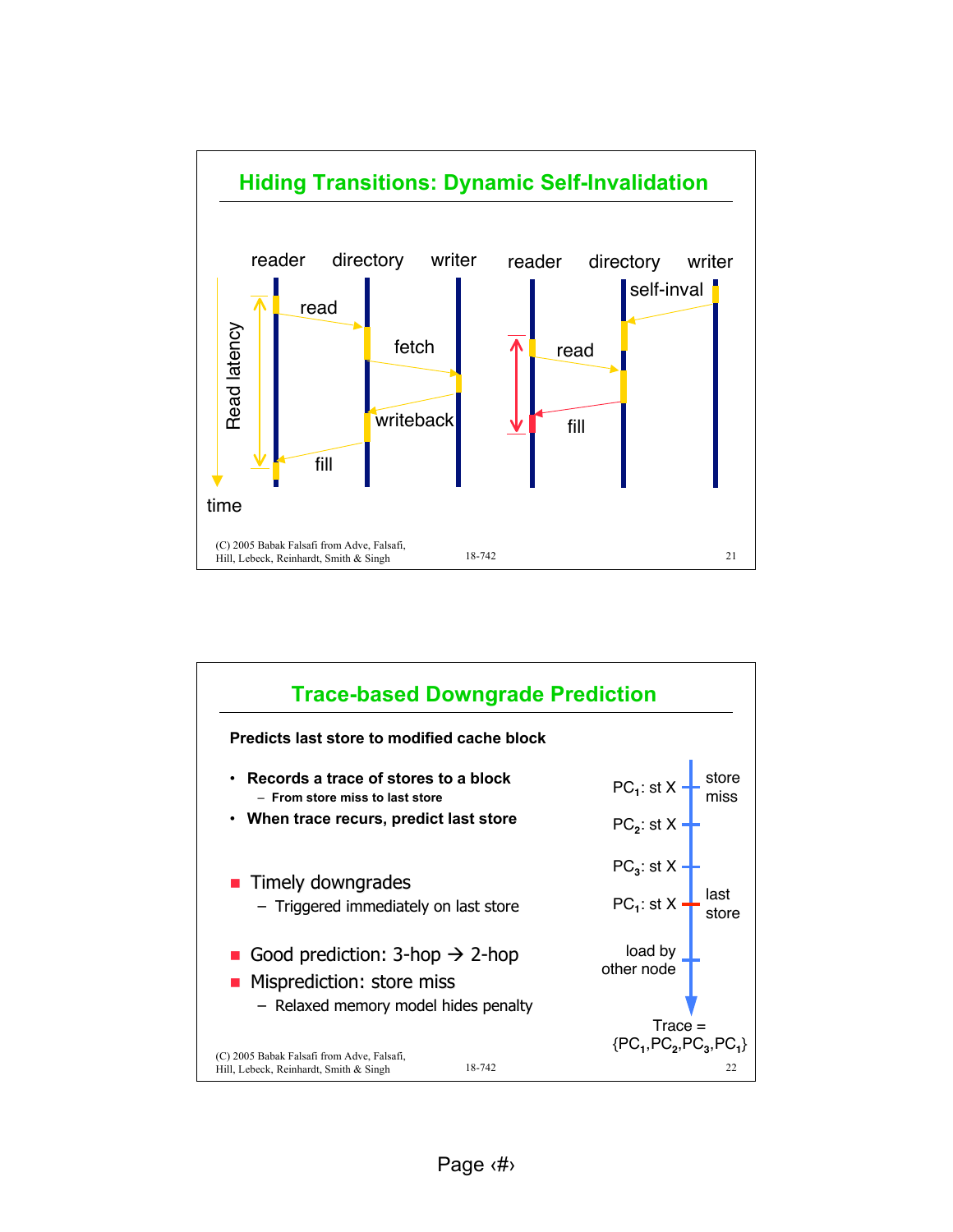

|                                                                                                                | <b>Trace-driven simulator using SimFlex</b><br>Memory traces from full-system simulation |
|----------------------------------------------------------------------------------------------------------------|------------------------------------------------------------------------------------------|
|                                                                                                                | Solaris: 16 CPUs Linux: 8 CPUs                                                           |
|                                                                                                                |                                                                                          |
| Application                                                                                                    | Configuration                                                                            |
| <b>DB2 Linux</b>                                                                                               | TPC-C, 100 warehouses                                                                    |
|                                                                                                                | TPC-C, 100 warehouses                                                                    |
|                                                                                                                |                                                                                          |
|                                                                                                                | SPECjbb2000, 8 warehouses                                                                |
|                                                                                                                | SPECjbb2000, 16 warehouses                                                               |
|                                                                                                                | SPECweb99, Apache 2.0.48                                                                 |
| <b>DB2 Solaris</b><br><b>JBB Linux</b><br><b>JBB Solaris</b><br><b>Apache2 Linux</b><br><b>Apache1 Solaris</b> | SPECweb99, Apache 1.3.27                                                                 |